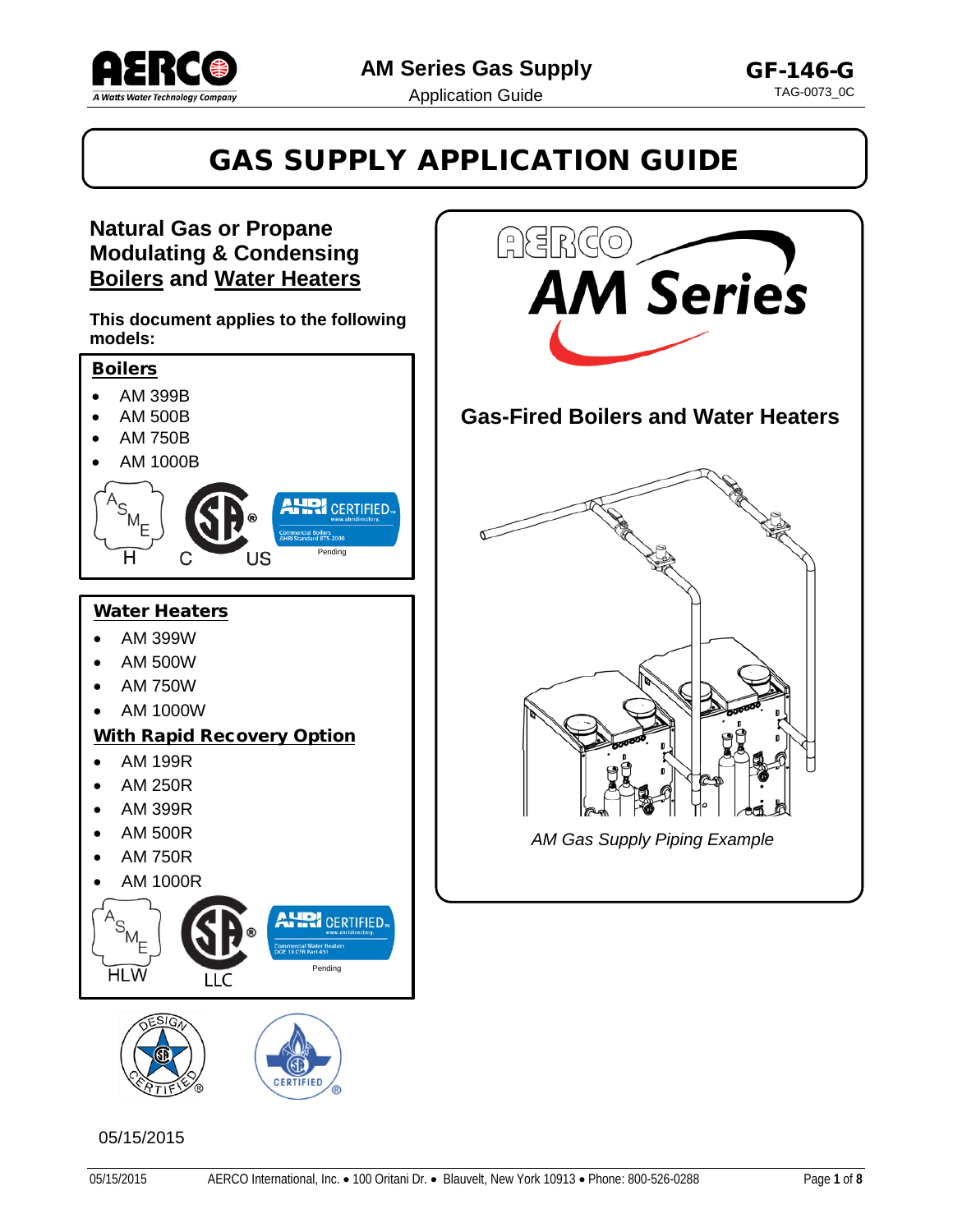

### Table of Contents



**Technical Support:** (Mon–Fri, 8am-5pm EST)

**1 (800) 526-0288**

#### <span id="page-1-0"></span>DISCLAIMER

The information contained in this manual is subject to change without notice from AERCO International, Inc. AERCO makes no warranty of any kind with respect to this material, including, but not limited to, implied warranties of merchantability and fitness for a particular application. AERCO International is not liable for errors appearing in this manual, for incidental or consequential damages occurring in connection with the furnishing, performance, or use of these materials.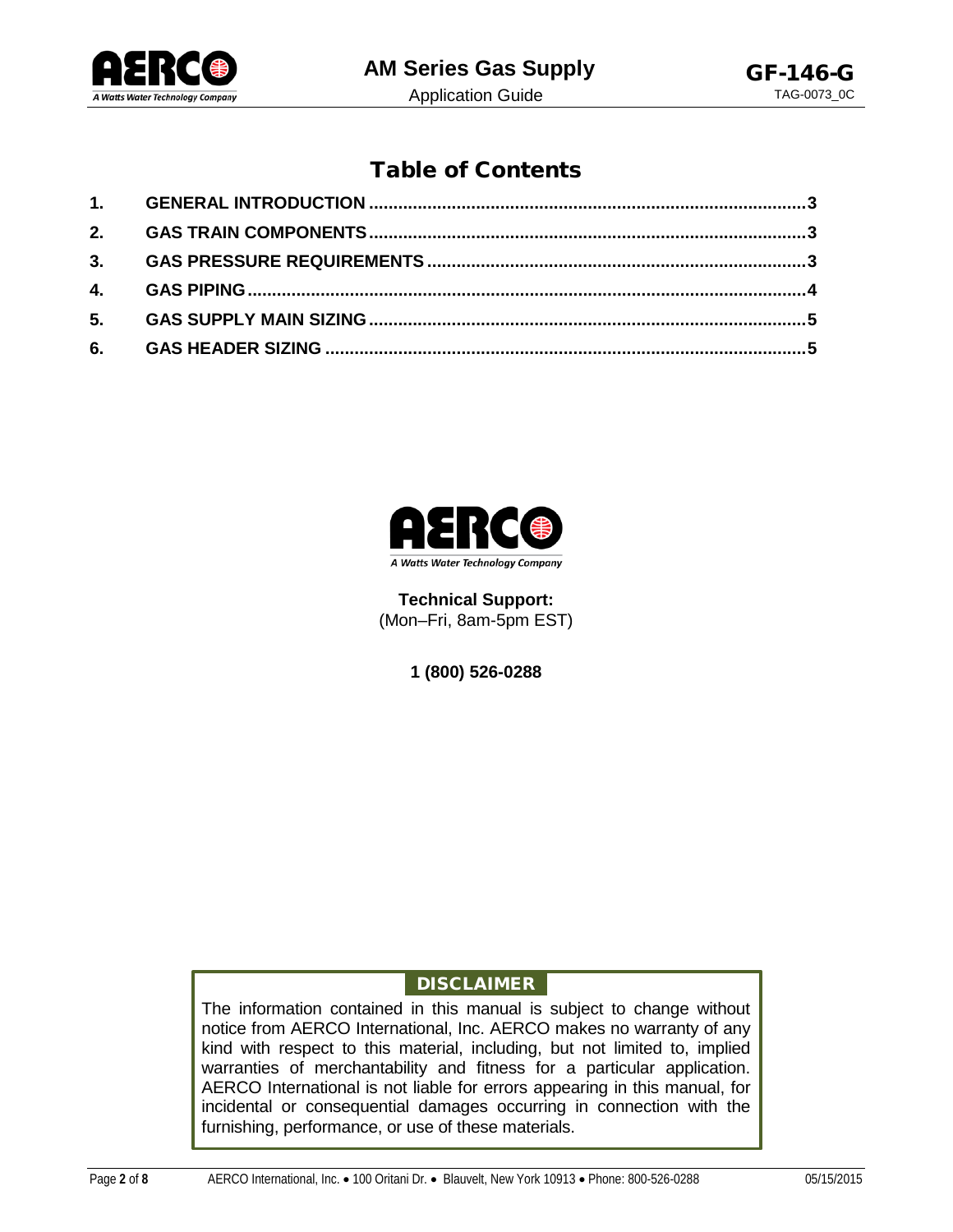**AM Series Gas Supply** 



#### 1. GENERAL INTRODUCTION

The AERCO AM Series gas fired boilers and water heaters are modulating input boilers that require an adequate volume and pressure of natural or propane gas for proper operation. The gas requirements specified herein must be satisfied to ensure efficient combustion. Designers and installers must adhere to the specifications of AERCO and of the local authorities having jurisdiction. A thorough understanding and knowledge of these guidelines is required for the successful design and installation of AM Series boilers and water heaters.

## <span id="page-2-0"></span>2. GAS TRAIN COMPONENTS

The AM Series unit is a stainless steel modular boiler consisting of individual combustion chambers, each having its own gas train (gas valve, pre-combustion chamber, and burner), blower, check valve, igniter, and flame detector, but connected to a common flue. Each group of these components is referred to as a module. The gas train components have been designed to operate at high combustion and seasonal efficiencies by closely controlling both the volume and air/fuel mixture to the burner. Below are descriptions of each of the gas train components for each module.

- GAS VALVE An electronic, modulating gas valve with 100% tight shutoff. It controls the amount of gas delivered to the burner.
- MODULATING PRE-MIX BLOWER A variable speed blower mounted to the combustion chamber, where combustion air and gas mix prior to entering the burner, providing controlled combustion. The outlet of the blower leads to a check valve, which prevents any backflow of combustion gases.
- LOW NOx BURNER A metal fiber mesh covers a stainless steel burner head on which combustion occurs. The burner operation is stable throughout the entire input range of the boiler.

#### <span id="page-2-1"></span>3. GAS PRESSURE REQUIREMENTS

The AERCO AM Series of boilers and water heaters require a stable gas input pressure. The inlet supply to the unit must be *at least 3* " W.C. when firing at maximum input. Maximum allowable gas pressure is 13" W.C. Static gas pressure (when the unit is not firing) may vary, however actual gas pressure should be measured when the unit is in operation (firing). Measure the gas pressure with a manometer at the port provided in the gas valve. In a multiple boiler installation, gas pressure should initially be set for a single boiler in operation and then remaining boilers should be staged on at full fire to ensure that gas pressures never fall below the minimum allowable pressure of 3" W.C.

An external gas pressure regulator is mandatory for the State of Massachusetts, regardless of supply pressure; for all other jurisdictions, a lock-up style regulator is required when supply pressure is greater than 13" W.C. (see Fig. 1). The regulator must be installed with at least 2 feet of pipe between the regulator and the unit gas inlet. The regulator discharge range must able to maintain 3" W.C. Gas regulators are self-contained with tapped diaphragm vent ports allowing the diaphragm to change its position. These vents typically require piping to the outside.

Every AM unit requires a manual shutoff valve. CSA requires that no other components can be installed between the boiler and this shutoff valve except for pipe fittings such as a pipe union. If an external regulator is used, an additional isolation/service valve must be installed upstream of the regulator (see **Figure 1**). Gas piping should contain ground unions for removal of the gas piping to the unit for maintenance or service as required. Gas piping should never obstruct removal of the unit side panels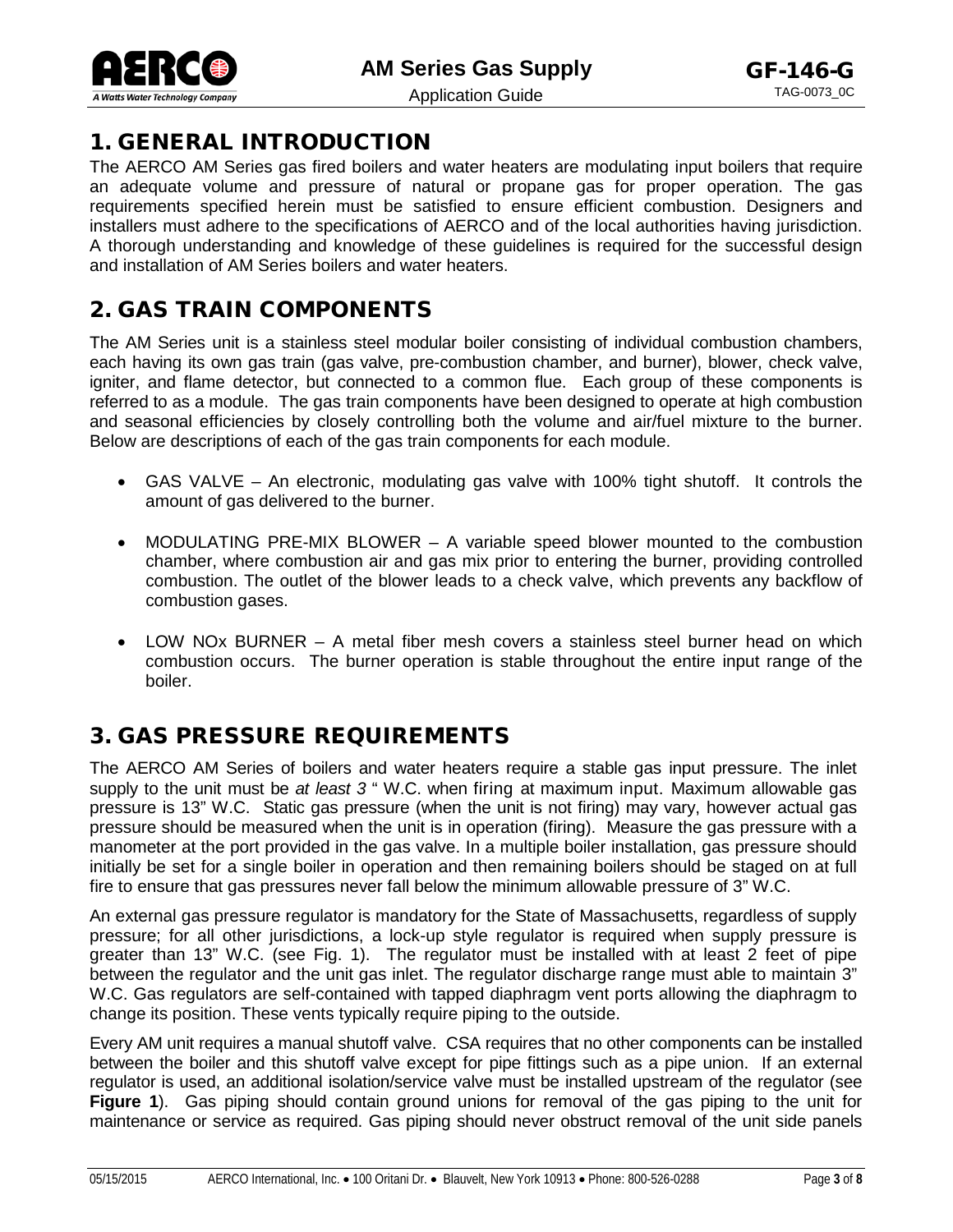

and should not be supported from the unit itself. Gas piping should be supported properly from the floor or overhead as the installation allows.

#### CAUTION!

The unit must be isolated from the system when leak testing the gas piping.

Drip legs are typically required at the gas supply of each unit to prevent any dirt, weld slag, or debris from entering the boiler gas train inlet pipe. When multiple units are installed, some utilities and local codes require a full size drip leg on the main gas supply line in addition to the drip leg at each unit. The bottom of the gas drip leg(s) should be removable without disassembling any gas piping. The weight of the gas pipe should not be supported from the bottom of the drip leg. The drip leg(s) should not be used to support any or part of the gas piping.



*Figure 1: Single Boiler Gas Pipe Connections*

#### <span id="page-3-0"></span>4. GAS PIPING

All gas piping and components must comply with NFPA local codes, and utility requirement minimums. Only gas approved fittings, valves, and pipe should be utilized.

Standard industry practice for gas piping is Schedule 40 iron pipe and fittings. All high and low gas pressure piping systems must comply with local utility and building codes.

Assembled piping should be clean of all debris, pipe chips, or foreign material to prevent any from entering the unit's boiler gas train. Piping should be tested as prescribed in NFPA 54. Equipment should be isolated before testing any piping system over the allowable pressure. *DO NOT EXCEED*  13" W. C. on the inlet side of the unit at any time.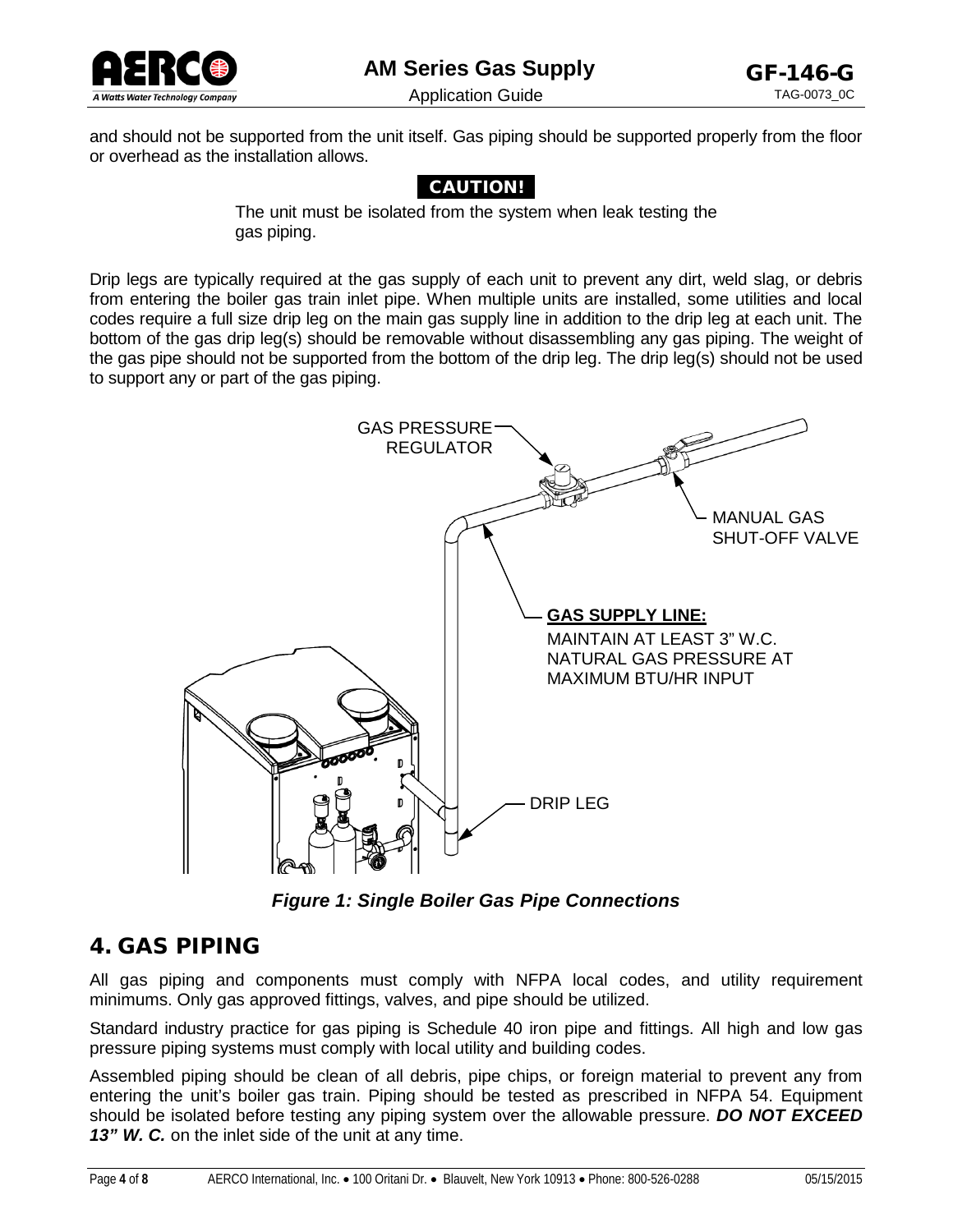

Application Guide

## <span id="page-4-0"></span>5. GAS SUPPLY MAIN SIZING

The fuel supplier, or utility, should be consulted to confirm that sufficient volume and normal pressure is provided to the building at the discharge side of the gas meter or supply pipe. For existing installations with gas equipment, gas pressure should be measured with a manometer to ensure sufficient pressure is available. Before sizing gas piping, a survey of all connected gas devices should be made. Gas piping supplying more than one gas device must be able to handle the total connected input within the allowable gas pressure drop. The allowable minimum and maximum gas pressure for each device should be considered. Whenever the minimum and maximum gas pressures vary between devices, gas pressure regulators at each unit should be installed to allow regulation at any individual unit. Gas pressure must never exceed the maximum allowable rating of any connected device.

The total length of gas piping as well as fitting pressure drop must be considered when sizing the gas piping. Total equivalent length should be calculated from the meter or source location to the last unit connected. Gas piping **Table 1**, containing data extracted from NFPA 54, should be used as *a minimum guideline.* Gas pipe size should be selected on the total *equivalent* length from the table. The gas volume for cfh flow will be the input divided by the calorific value of the fuel to be supplied.

| Maximum Capacity of Pipe in Cubic Feet of Gas / Hour<br>(Gas pressure = 0.5 psig or less, pressure drop = 0.5 inches of w. c.)<br>(Natural Gas with Specific Gravity of 0.60) |                               |        |        |        |        |        |        |  |  |  |
|-------------------------------------------------------------------------------------------------------------------------------------------------------------------------------|-------------------------------|--------|--------|--------|--------|--------|--------|--|--|--|
| <b>Nominal</b>                                                                                                                                                                | <b>Length of Pipe in Feet</b> |        |        |        |        |        |        |  |  |  |
| <b>Iron Pipe</b><br><b>Size</b>                                                                                                                                               | 10'                           | 20'    | 30'    | 40'    | 60'    | 80'    | 100'   |  |  |  |
| $1 - 1/4"$                                                                                                                                                                    | 1,390                         | 957    | 768    | 657    | 528    | 452    | 400    |  |  |  |
| $1 - 1/2"$                                                                                                                                                                    | 2,090                         | 1,430  | 1,150  | 985    | 791    | 677    | 600    |  |  |  |
| 2"                                                                                                                                                                            | 4,020                         | 2,760  | 2,220  | 1,900  | 1,520  | 1,300  | 1,160  |  |  |  |
| $2 - 1/2"$                                                                                                                                                                    | 6,400                         | 4,400  | 3,530  | 3,020  | 2,430  | 2,080  | 1,840  |  |  |  |
| 3"                                                                                                                                                                            | 11,300                        | 7,780  | 6,250  | 5,350  | 4,290  | 3,670  | 3,260  |  |  |  |
| 4"                                                                                                                                                                            | 23,100                        | 15,900 | 12,700 | 10,900 | 8,760  | 7,490  | 6,640  |  |  |  |
| 5"                                                                                                                                                                            | 41,800                        | 28,700 | 23,000 | 19,700 | 15,800 | 13,600 | 12,000 |  |  |  |

*Table 1: Gas Supply Main Piping Minimum Size Requirements*

#### **NOTE**

For further information refer to the latest edition of the National Fuel Gas Code Handbook, ANSI Z223.1

## <span id="page-4-1"></span>6. GAS HEADER SIZING

Main supply gas pipe sizing should be developed for the total plant. Boiler gas manifold piping should be sized based on the volume requirements and lengths between boilers and the fuel main. Header sizes can be either full size or stepped in size as units are connected. A typical gas piping header diagram for two AERCO AM Series boilers is illustrated in **Figure 2**. Header should be located above or behind boiler. Gas piping should not be installed directly over top or front of any part of boiler.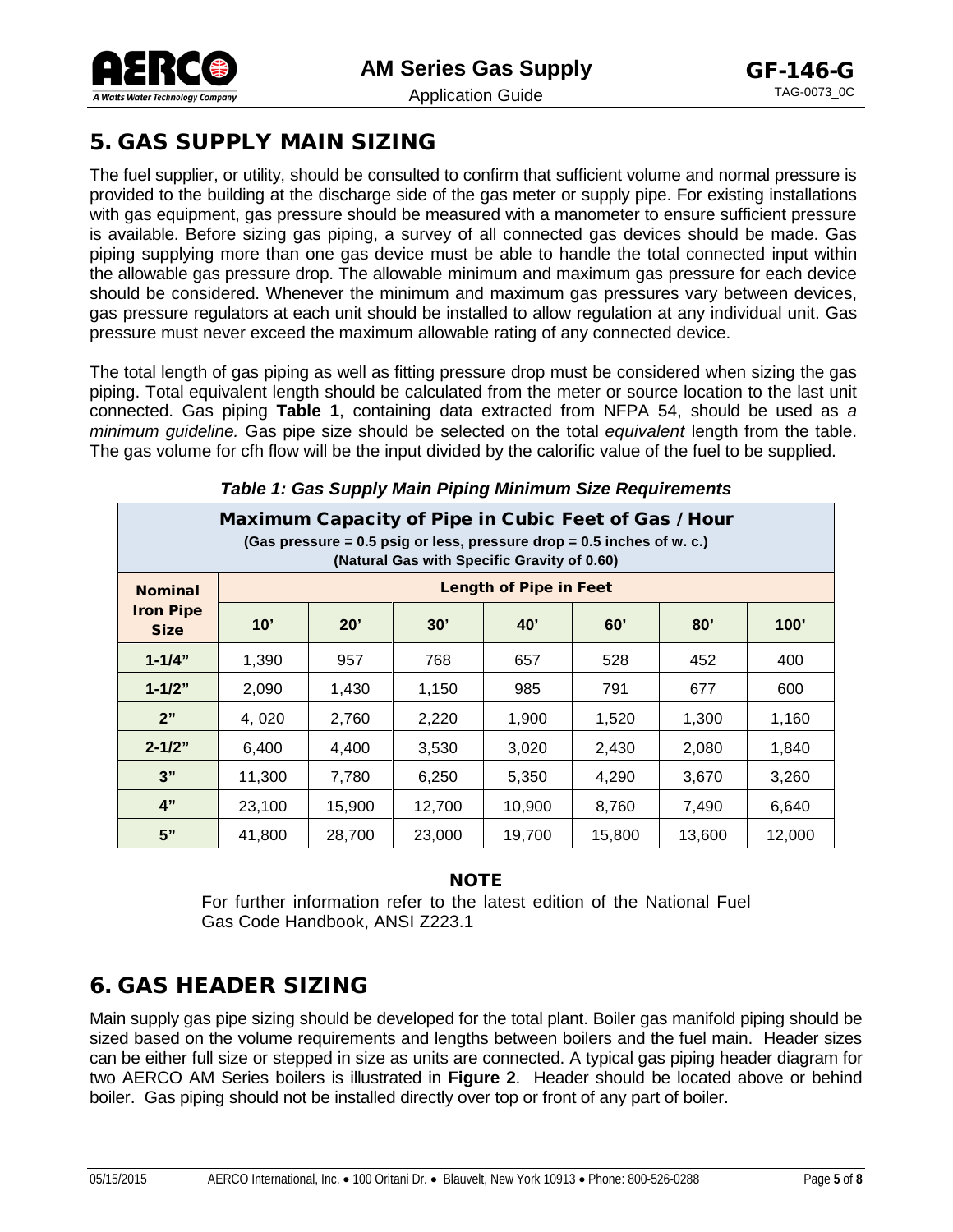



*Figure 2: Typical Multiple Boiler Gas Manifold Construction*

Ensure proper clearances for maintenance. Piping should not interfere with the removal of the unit's covers nor impede maintenance. Observe service clearances around the boiler as listed below and as shown in AMR Sales Drawings:

- TOP of the boiler: 20'' (500 mm)
- FRONT of the boiler: 31.5" (1000 mm)
- RIGHT side: 4" (100 mm)
- LEFT side:  $4''$  (100 mm)
- BACK of the boiler: 20'' (500 mm)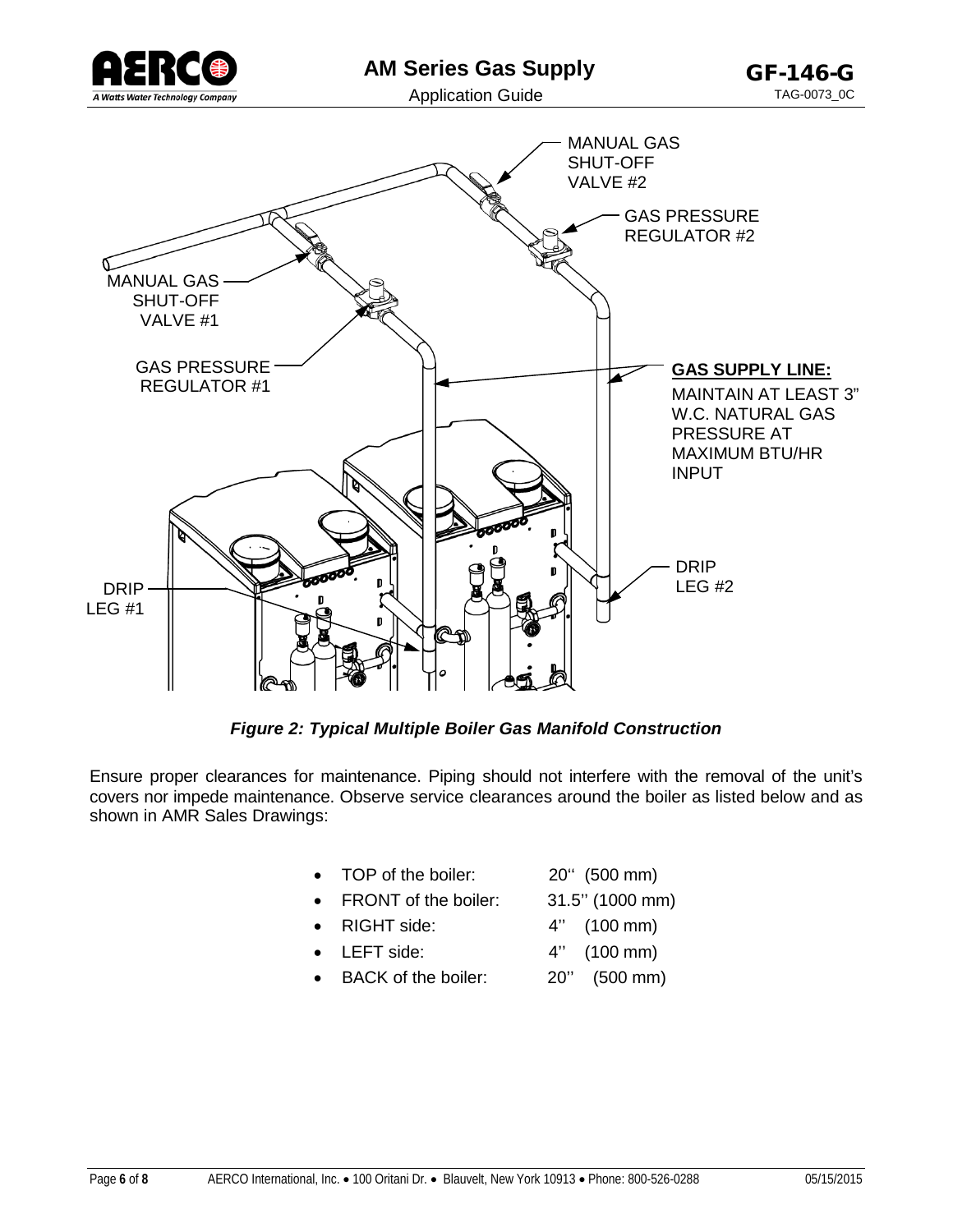

Application Guide

**NOTES:**